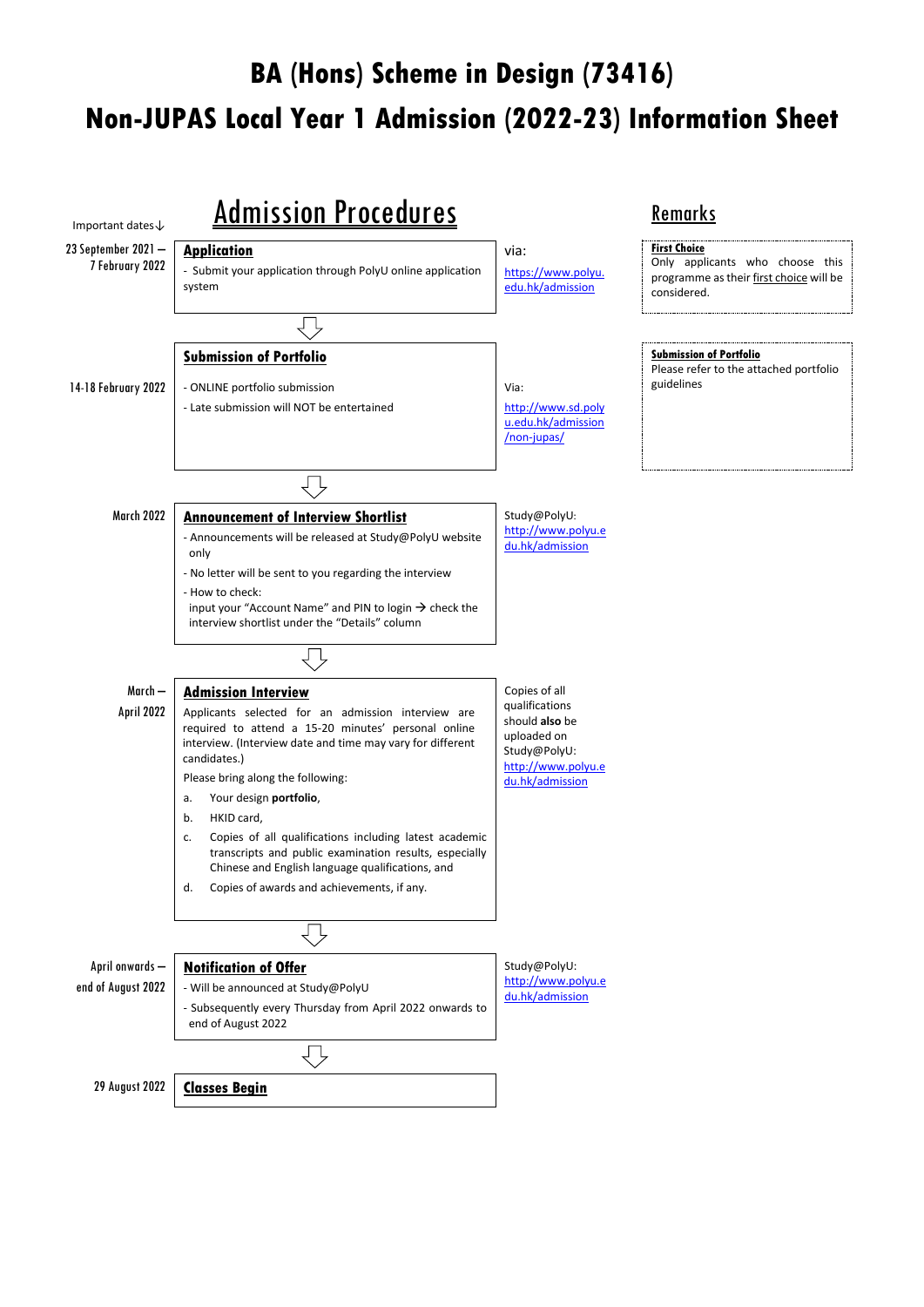### **For Enquiry, please contact**

Tel: 2766 4353/ 2766 5347 Email: [sdweb@polyu.edu.hk /](mailto:sdweb@polyu.edu.hk%20/) [jennifer.lo@polyu.edu.hk](mailto:jennifer.lo@polyu.edu.hk) / [sdellen@polyu.edu.hk](mailto:sdellen@polyu.edu.hk)

#### Remarks: Credit Transfer

Only applicants with appropriate academic qualifications, and have performed excellent in portfolio screening and the individual admission interview, may be considered with some credit transfer.

Prepared by: BA (Hons) Scheme in Design (Year One) (73416) School of Design Date: Oct 2021 The Hong Kong Polytechnic University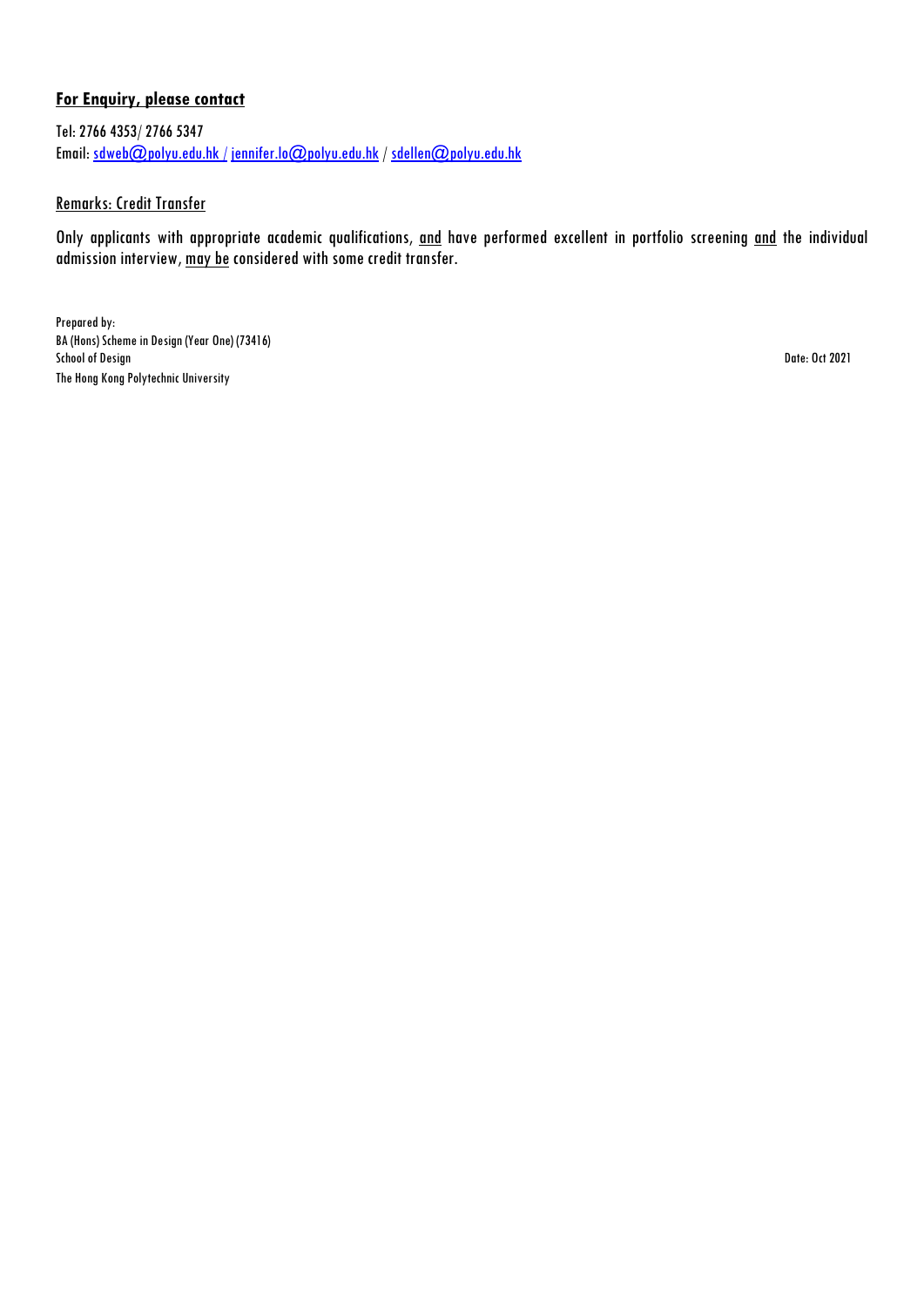## **Portfolio Guidelines**

**Content:** The portfolio highlights who you are, what your design and artistic interests are, and what your skills and capabilities are. This is shown through your own works in different artistic, creative and design related media, that shows an idea, interpretation or intention. Works can include the following media:

| Two-dimensional works:                                                                                             | Three-dimensional works:<br>(Photographed)                                                                                                     | Multimedia:<br>(with links / QR code)                              |
|--------------------------------------------------------------------------------------------------------------------|------------------------------------------------------------------------------------------------------------------------------------------------|--------------------------------------------------------------------|
| - Collage<br>- Drawing / Illustration / Painting<br>/ Sketching<br>- Photography<br>- Storyboard<br>- Visual Diary | - Handcraft<br>- Installation<br>- Mixed media<br>- Model / Prototype<br>- Sculpture                                                           | - Apps / website<br>- Animation / Video<br>- Demonstration on work |
| Writings<br>- Creative concepts<br>- Personal insights<br>- Research<br>- Script writing                           | <b>Related Projects</b><br>- Community<br>- Entrepreneurship<br>- STEM / STEAM / Design and Technology<br>- Applied Maths<br>- Applied Physics |                                                                    |

Other design works, visual art or creative medias are welcome. These works can be from courses you have done as part of your studies, your creative and artistic hobbies, competitions or from after school activities (ASA) and classes.

#### **Format**

- **Cover page** with your **application no.** and **name in English and Chinese** (if applicable).
- **A3 portfolio** of **20 - 30 pages**, **not exceeding 20 MB** in **PDF** in **English** that shows **five to ten of your best projects**, include development work for one project.
- Each project should include **a title** and **a one-sentence / short paragraph description**.
- **Personal Statement (200 words)** What are your interest / passionate about / why study in SD?

### **Physical / Digital Portfolio Requirements** [For interview]

**Content:** The physical portfolio should be very similar to the digital portfolio however it needs to contain:

- Samples of **original work** including sketches, drawings, paintings, mixed media art work and other relevant works **must** be included in the portfolio.
- Bring your own device to show videos or any time-based media (if applicable).
- Small models, objects, crafts and 3D media can be presented in the interview (if applicable).